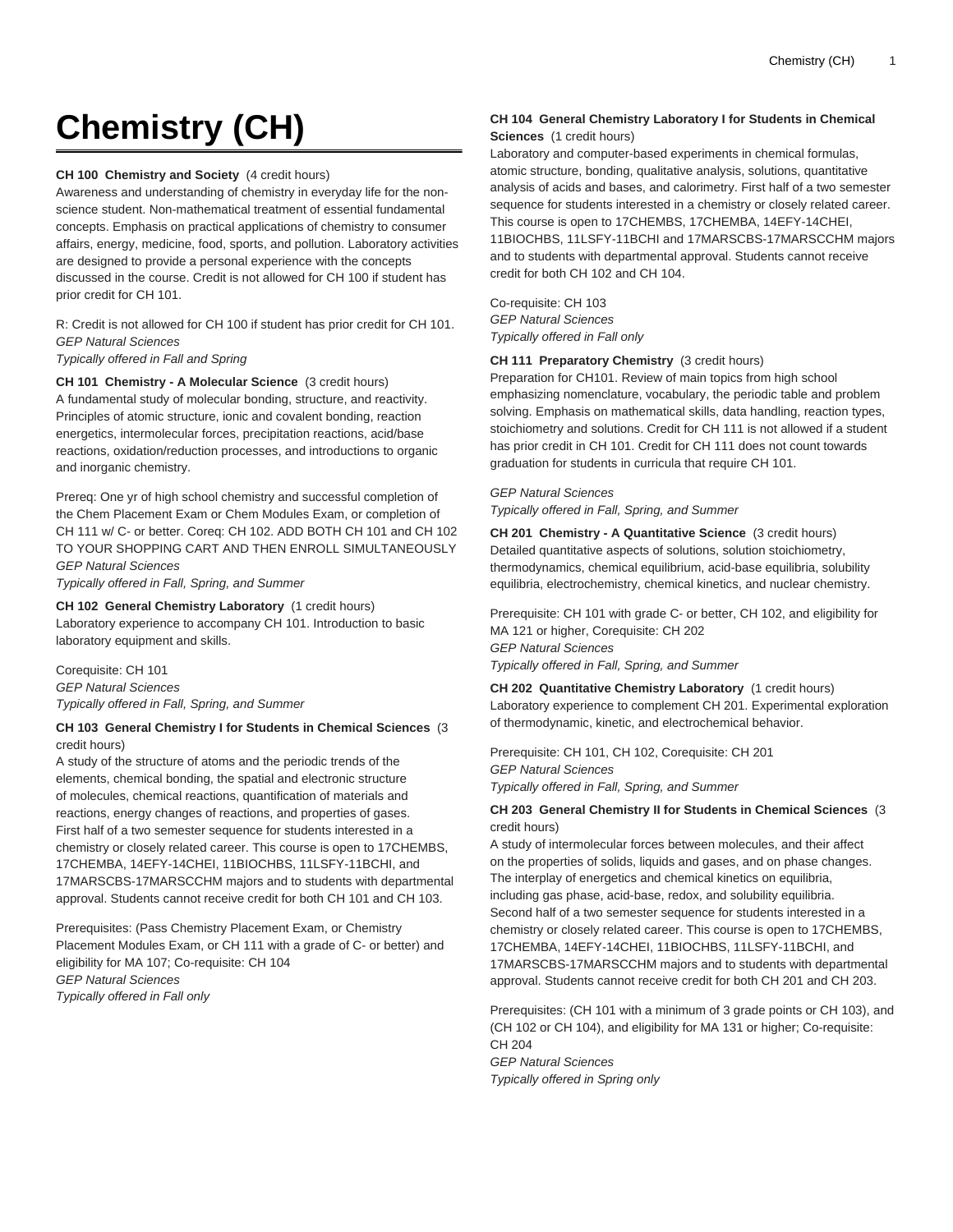# **CH 204 General Chemistry Laboratory II for Students in Chemical Sciences** (1 credit hours)

Laboratory experiments in solid state materials, preparation and analysis of an organic compound, separations, gases, solutions, equilibrium, acids and bases, and kinetics. Second half of a two semester sequence for students interested in a chemistry or closely related career. This course is open to 17CHEMBS, 17CHEMBA, 14EFY-14CHEI, 11BIOCHBS, 11LSFY-11BCHI, and 17MARSCBS-17MARSCCHM majors and to students with departmental approval. Students cannot receive credit for both CH 202 and CH 204.

## Prerequisite: CH 104 with a minimum of C-. Co-requisite: CH 203 GEP Natural Sciences Typically offered in Spring only

**CH 220 Introductory Organic Chemistry** (3 credit hours) A one-semester course in the fundamental principles of organic chemistry. Preparation, reactions, and physical properties of alkanes, cycloalkanes, alcohols, alkyl halides, aromatic compounds, aldehydes, ketones, organic acids, acid derivatives, and amines. Credit is not allowed for both CH 220 and CH 221.

# Prerequisite: CH 101. Corequisite: CH 222. Typically offered in Fall, Spring, and Summer

## **CH 221 Organic Chemistry I** (3 credit hours)

First half of two-semester sequence in the fundamentals of modern organic chemistry. Structure and bonding, stereochemistry, reactivity and synthesis of carbon compounds. Detailed coverage of aliphatic hydrocarbons, alcohols, ethers, and alkyl halides. Introduction to spectral techniques of IR, UV-vis, and NMR. Students cannot receive credit for both CH 221 and CH 225.

Prerequisite: CH 101 with a grade of C- or better and CH 102; Corequisite: CH 222

Typically offered in Fall, Spring, and Summer

## **CH 222 Organic Chemistry I Lab** (1 credit hours) Laboratory experience to accompany CH 220 or CH 221. Introduction to basic organic laboratory equipment and techniques. Students cannot receive credit for both CH 222 and CH 226.

Prerequisite: CH 101 and CH 102; Corequisite: CH 220 or CH 221 Typically offered in Fall, Spring, and Summer

#### **CH 223 Organic Chemistry II** (3 credit hours)

Second half of two-semester sequence in the fundamentals of modern organic chemistry. Structure and bonding, stereochemistry, reactivity and synthesis of carbon compounds. Detailed coverage of aromatic hydrocarbons, condensation reagents, and selected biological chemistry topics such as carbohydrates, lipids, and amino acids. Students cannot receive credit for both CH 223 and CH 227.

Prerequisite: CH 221 with a grade of C- or better and CH222; Corequisite: CH 224 Typically offered in Fall, Spring, and Summer

#### **CH 224 Organic Chemistry II Lab** (1 credit hours)

Laboratory experience to accompany CH 223. Introduction to basic organic laboratory equipment and techniques. Students cannot receive credit for both CH 224 and CH 228.

Prerequisite: CH 221 and CH 222; Corequisite: CH 223 Typically offered in Fall, Spring, and Summer

## **CH 225 Organic Chemistry I for Students in Chemical Sciences** (3 credit hours)

First half of a two semester sequence in organic chemistry for students interested in a chemistry or closely related career. Structure and bonding, stereochemistry, reactivity and synthesis of aliphatic hydrocarbons, alcohols, ethers and alkyl halides. Introduction to IR, NMR, and mass spectral techniques. This course is open to 17CHEMBS, 17CHEMBA, 14EFY-14CHEI, 14CHEBS, 11BIOCHBS, 11LSFY-11BCHI, and 17MARSCBS-17MARSCHM majors and to students with departmental approval. Students cannot receive credit for both CH 221 and CH 225.

Prerequisites: (CH 201 or CH 203) and (CH 202 or CH 204); Co-requisite: CH 226

#### Typically offered in Fall only

## **CH 226 Organic Chemistry Laboratory I for Students in Chemical Sciences** (1 credit hours)

First half of a two semester laboratory sequence in organic chemistry for students interested in a chemistry or closely related career. Laboratory experiments in the determination of physical properties of organic compounds, separation of mixtures and purification of compounds, synthesis and spectroscopic characterization of organic compounds, and the execution of a multi-step synthesis. This course is open to 17CHEMBS, 17CHEMBA, 14EFY-14CHEI, 14CHEBS, 11BIOCHBS, 11LSFY-11BCHI and 17MARSCBS-17MARSCHM majors and to students with departmental approval. Students cannot receive credit for both CH 222 and CH 226.

## Co-requisite: CH 225

Typically offered in Fall only

## **CH 227 Organic Chemistry II for Students in Chemical Sciences** (3 credit hours)

Second half of a two semester sequence in organic chemistry for students interested in a chemistry or other closely related career. Structure and bonding, stereochemistry, reactivity and synthesis of aromatic compounds. Condensation reactions and organic compounds of biological interest. This course is open to 17CHEMBS, 17CHEMBA, 14EFY-14CHEI, 14CHEBS, 11BIOCHBS, 11LSFY-11BCHI and 17MARSCBS-17MARSCHM majors and to students with departmental approval. Students cannot receive credit for both CH 223 and CH 227.

Prerequisites: (CH 221 B or better or CH 225) & (CH 222 or CH 226); Corequisite: CH 228; Restricted to:17CHEMBS, 17CHEMBA, 14CHEI, 14CHEBS, 11BIOCHBS, or 17MARSCHM majors or dept approval. Students cannot receive credit for both CH 223 and CH 227. Typically offered in Spring only

## **CH 228 Organic Chemistry Laboratory II for Students in Chemical Sciences** (1 credit hours)

Second half of a two semester laboratory sequence in organic chemistry for students interested in a chemistry or closely related career. Laboratory experiments in multi-step organic synthesis, identification and characterization of compounds by spectroscopic methods. Searching the chemical literature. This course is open to 17CHEMBS, 17CHEMBA, 14EFY-14CHEI, 14CHEBS, 11BIOCHBS, 11LSFY-11BCHI and 17MARSCBS-17MARSCHM majors and to students with departmental approval. Students cannot receive credit for both CH 224 and CH 228.

#### Co-requisite: CH 227 Typically offered in Spring only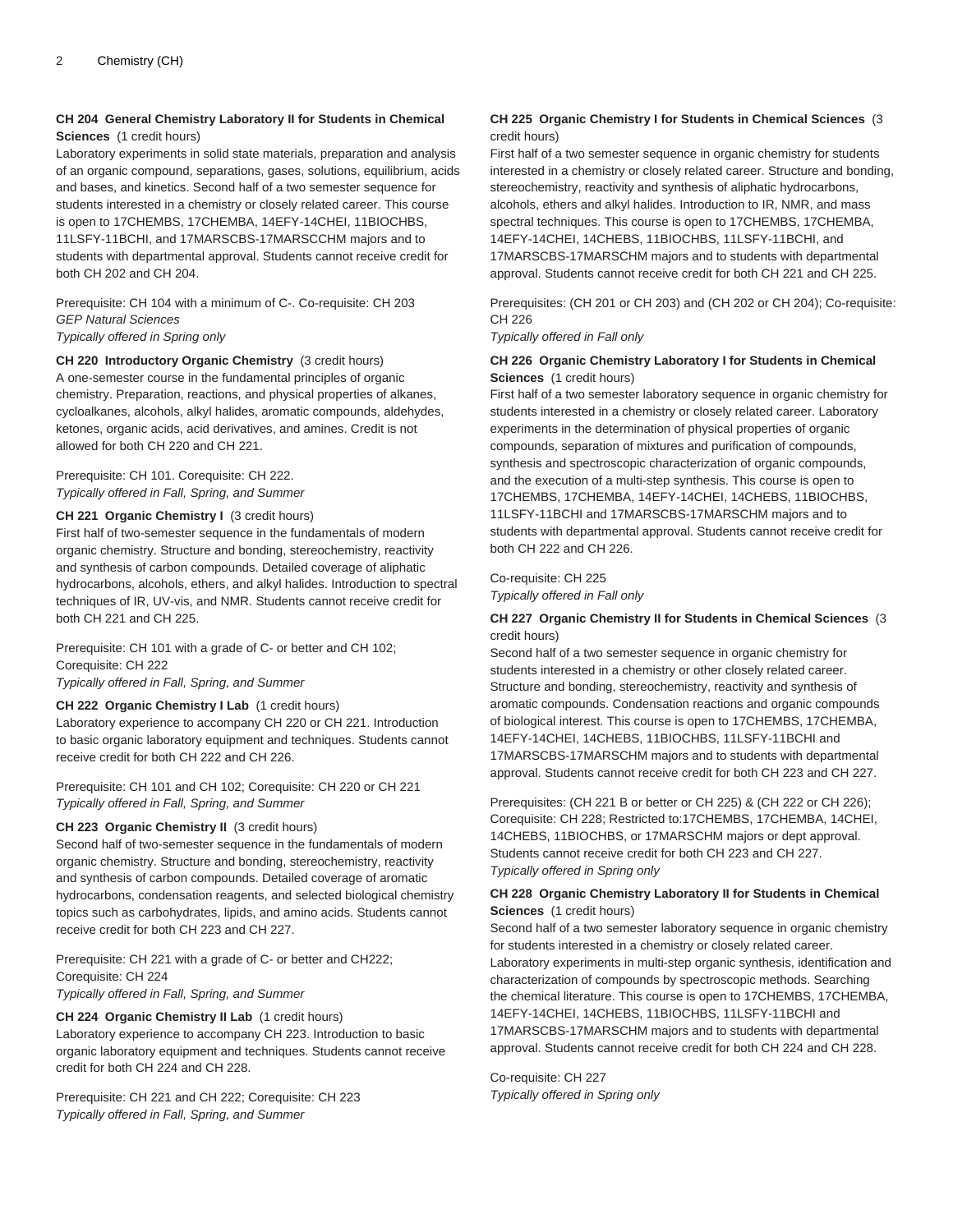## **CH 230 Computational Chemistry Lab I** (1 credit hours)

An introduction to computational methods in the chemical sciences. A quantitative introduction to inter- and intramolecular forces in gas and condensed phases. Potential energy surfaces of molecules and chemical reactions. First of a two-semester sequence.

Prerequisite: CH 221 or CH 225: Co-requisite: MA 241 Typically offered in Fall only

**CH 232 Computational Chemistry Lab II** (1 credit hours) An introduction to computational methods in the chemical sciences. A computer-based introduction to quantum mechanics, including atomic and molecular orbitals and molecular orbital theory with applications to inorganic chemistry.

Prerequisite: CH 221 or CH 225, Corequisite: MA 241 Typically offered in Spring only

**CH 295 Special Topics in Chemistry** (1-3 credit hours) Special topics in chemistry at the early undergraduate level. Trial offerings of new or experimental courses in chemistry. Enrollment requires permission of the department.

Typically offered in Fall, Spring, and Summer

#### **CH 315 Quantitative Analysis** (3 credit hours)

Introduce the fundamental principles and modern techniques of chemical analyses. This includes examination of electrolytic solutions, including acid-base, oxidation-reduction, and solubility equilibria, and introduction to spectrochemical, electrochemical, volumetric and chromatographic methods of analysis, modern chemical instrumentation, and interpretation of data.

Prerequisite: (CH 201 or CH 203) with a grade of C- or better, Corequisite: CH 316

Typically offered in Fall, Spring, and Summer

**CH 316 Quantitative Analysis Laboratory** (1 credit hours) Application of spectrochemical, electrochemical, volumetric, and chromatographic methods of analysis for the identification and quantification of components in a mixture.

Prerequisite: (CH 201 or CH 203) and (CH 202 or CH 204); Corequisite: CH 315

Typically offered in Fall, Spring, and Summer

**CH 331 Introductory Physical Chemistry** (4 credit hours) Fundamental physiochemical principles including chemical thermodynamics, physical and chemical equilibrium, electrochemistry and reaction kinetics. For students requiring only a single semester of physical chemistry.

Prerequisite: (CH 201 or CH 203) and (CH 202 and 204) and (MA 231 or 241) and (PY 205 or PY 211)

Typically offered in Fall, Spring, and Summer

**CH 335/PSE 335 Principles of Green Chemistry** (4 credit hours) Introduction to the topic of green chemistry as an emerging field; Identification of hazards and classes; overview of sources; alternative solvents and reagents; sustainability of chemical reactions; alternative chemical reactions and pathways; alternative feedstocks; enzymatic catalysis; ionic liquids; re-engineering of chemical processes; chemical synthesis.

Prerequisite: Grade of C or better in CH 101/102, CH 201/202 (or equivalent general chemistry series), and CH 221/22 (or equivalent) Typically offered in Fall only

# **CH 345 Chemistry and War** (3 credit hours)

This course will cover the influence of chemical discoveries on major military conflicts, from World War I to the present, as well as the effect that military conflicts during this time had on chemical discoveries. Topics will include but are not limited to: explosives, chemical weapons, nuclear weapons, military medicine, and chemical/biological weapons detection.

Prerequisites: CH 223 or CH 227 GEP Interdisciplinary Perspectives Typically offered in Spring only

**CH 401 Systematic Inorganic Chemistry I** (3 credit hours) Descriptive chemistry of the elements with particular attention to their reactions in aqueous solution. Emphasis on the chemistry of the main group elements and the periodicity of their chemical properties. Introduction to transition element and coordination chemistry. Major paper required.

Prerequisite: (CH 201 or CH 203) with grade of C- or better. Typically offered in Fall and Spring

**CH 403 Systematic Inorganic Chemistry II** (3 credit hours) Development and application of theoretical principles to the structure and energies of inorganic substances. Particular attention to the chemistry of coordination compounds of the transition elements. Special applications to bioinorganic chemistry,organometallic chemistry, and inorganic solid state chemistry.

#### Prerequisite: CH 401, CH 431 Typically offered in Fall and Spring

#### **CH 415 Analytical Chemistry II** (3 credit hours)

Methods of quantitative analysis based on electronic instrumentation. Signal processing and electronics, spectroscopy (atomic, x-ray fluorescence, infrared/Raman, surface), voltammetry, chromatography (gas, liquid), mass spectrometry as well as chemical transducers and statistical methods of data handling.

Prerequisite: CH 315 or PCC 412 Typically offered in Fall only

# **CH 431 Physical Chemistry I** (3 credit hours)

Development of the basic concepts of quantum mechanics and wavefunctions as applied to atomic structure, to the translational, rotational and vibrational motion in molecules, and to molecular spectroscopy. Development of partition functions as applied to thermodynamic properties of materials. Cannot get credit for both CH 431 and CH 437.

Prerequisite: (CH 201 or CH 203) and MA 242 and (PY 203 or 208); Corequisite: MA 341 Typically offered in Fall and Spring

**CH 433 Physical Chemistry II** (3 credit hours)

A classical thermodynamic treatment of states of matter, activities and chemical potentials, energy changes, equilibria, and electrochemical processes. The kinetics of multi-step, catalytic and enzyme reactions.

Prerequisite: MA 341 Typically offered in Fall and Spring

**CH 435 Introduction to Quantum Chemistry** (3 credit hours) An introduction to the basic principles of quantum theory and its application to atomic and molecular structure and spectroscopy.

Prerequisite: CH 431 Typically offered in Spring only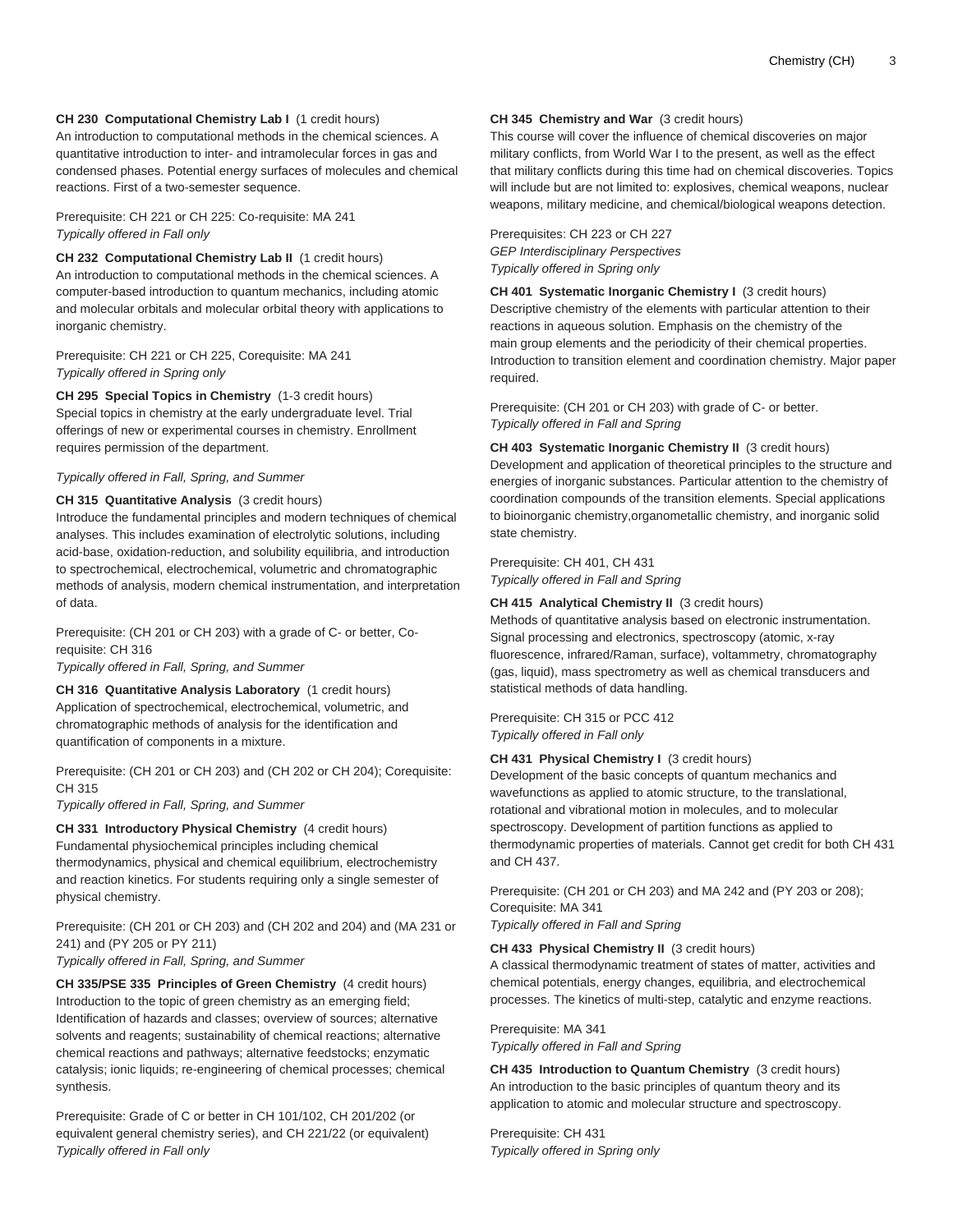**CH 437 Physical Chemistry for Engineers** (4 credit hours) Selected physiochemical principles including quantum theory, spectroscopy, statistical thermodynamics, and rates of chemical reactions. Credit may not be claimed for both CH 431 and CH 437.

Prerequisite: PY 208 and CHE 315 and MA 341 Typically offered in Spring only

#### **CH 441 Forensic Chemistry** (3 credit hours)

Chemical identification (recognition), and chemical separation techniques (identification) used to demarcate class and individual characteristics relevant in legal claims.

Prerequisite: (CH 201 or CH 203) and (CH 223 or CH 227) Typically offered in Spring only

**CH 442 Advanced Synthetic Techniques** (4 credit hours) An advanced laboratory class in the synthesis, separation and characterization of organic, inorganic, and polymeric materials. Techniques include reactions under inert atmosphere, column chromatography, fractional distillations, NMR spectroscopy, and other advanced procedures. Scientific writing is emphasized.

### Prerequisite: CH 223 or CH 227, Corequisite: CH 401 Typically offered in Fall and Spring

**CH 444 Advanced Synthetic Techniques II** (4 credit hours) An advanced laboratory class in the synthesis, separation and characterization of organic, inorganic, polymer and materials compounds. Techniques include literature searches, reactions, under inert atmosphere, column chromatography, fractional distillations, NMR spectroscopy, and other advanced procedures. This course builds upon the skills acquired in CH 442 and has significant independent work.

Prerequisite: CH 442 Typically offered in Spring only

**CH 452 Advanced Measurement Techniques I** (4 credit hours) Modern analytical and physical chemistry laboratory techniques. Emphasis on statistical methods, chemical thermodynamics, chromatography, atomic and molecular spectroscopy, report writing, scientific methodology, and laboratory safety.

Prerequisites: CH 315 and CH 316 and 431, all with grade of C- or better. Corequisites: CH 415 and CH 433 Typically offered in Fall and Spring

**CH 454 Advanced Measurement Techniques II** (4 credit hours) Advanced analytical techniques including Liquid Chromatography (HPLC), Gas Chromatography (GC), Atomic Absorption Spectroscopy (AAS), Spectrophotometry, Molecular Fluorescence, and Mass Spectrometry (MS). Physical aspects including time resolved spectrophotometric measurement of kinetics, dynamic fluorescence quenching and resonance Raman spectroscopy. Students will also participate in carrying out a project through consultation with the instructor and search of the literature.

Prerequisite: CH 452 with a grade of C- or better Typically offered in Fall only

**CH 463/CH 563 Molecular Origins of Life** (3 credit hours) Survey of the present state of understanding of the molecular mechanisms leading to the emergence of sustainable self-replicating systems in the prebiotic era on the early Earth, including historical context, experimental studies, and theoretical foundation. The course will include a focus on the fundamental chemistry of and mechanisms for the plausible prebiotic formation of diverse biomolecules (including amino acids, sugars, nucleotides, lipids, tetrapyrroles) and self-organizing chemistry leading to protocells, the proposed early progenitors of living cells. Credit will not be given for both CH 463 and CH 563.

Prerequisite: BCH 351 or BCH 451 or Permission of Instructor Typically offered in Spring only

**CH 495 Special Topics in Chemistry** (1-4 credit hours) Special topics in chemistry at the advanced undergraduate level. Trial offerings of new or experimental courses in chemistry. Enrollment requires permission of the department.

#### Typically offered in Fall, Spring, and Summer

**CH 499 Undergraduate Research in Chemistry** (1-3 credit hours) Independent investigation of a research problem under the supervision of a chemistry faculty member. Individualized/Independent Study and Research courses require a Course Agreement for Students Enrolled in Non-Standard Courses be completed by the student and faculty member prior to registration by the department.

#### Prerequisite: Two years of chemistry Typically offered in Fall, Spring, and Summer

**CH 563/CH 463 Molecular Origins of Life** (3 credit hours) Survey of the present state of understanding of the molecular mechanisms leading to the emergence of sustainable self-replicating systems in the prebiotic era on the early Earth, including historical context, experimental studies, and theoretical foundation. The course will include a focus on the fundamental chemistry of and mechanisms for the plausible prebiotic formation of diverse biomolecules (including amino acids, sugars, nucleotides, lipids, tetrapyrroles) and self-organizing chemistry leading to protocells, the proposed early progenitors of living cells. Credit will not be given for both CH 463 and CH 563.

Prerequisite: BCH 351 or BCH 451 or Permission of Instructor Typically offered in Spring only

**CH 572/BIT 572/BIO 572 Proteomics** (3 credit hours) Introduction and history of the field of proteomics followed by the principles and applications of proteomics technology to understand protein expression and protein post-transitional modifications. Laboratory sessions include growing yeast with stable-isotope labeled amino acids, protein purification, Western blots, protein identification and quantification, and protein bioinformatic analysis. This is a half-semester course.

Prerequisite: BIT 410 or BIT 510 or BCH 454 (or approval from the instructor)

Typically offered in Spring only

**CH 601 Seminar** (1 credit hours)

Review and discussion of scientific articles, progress reports on research and special problems of interest to chemists.

Prerequisite: Graduate standing in CH Typically offered in Fall and Spring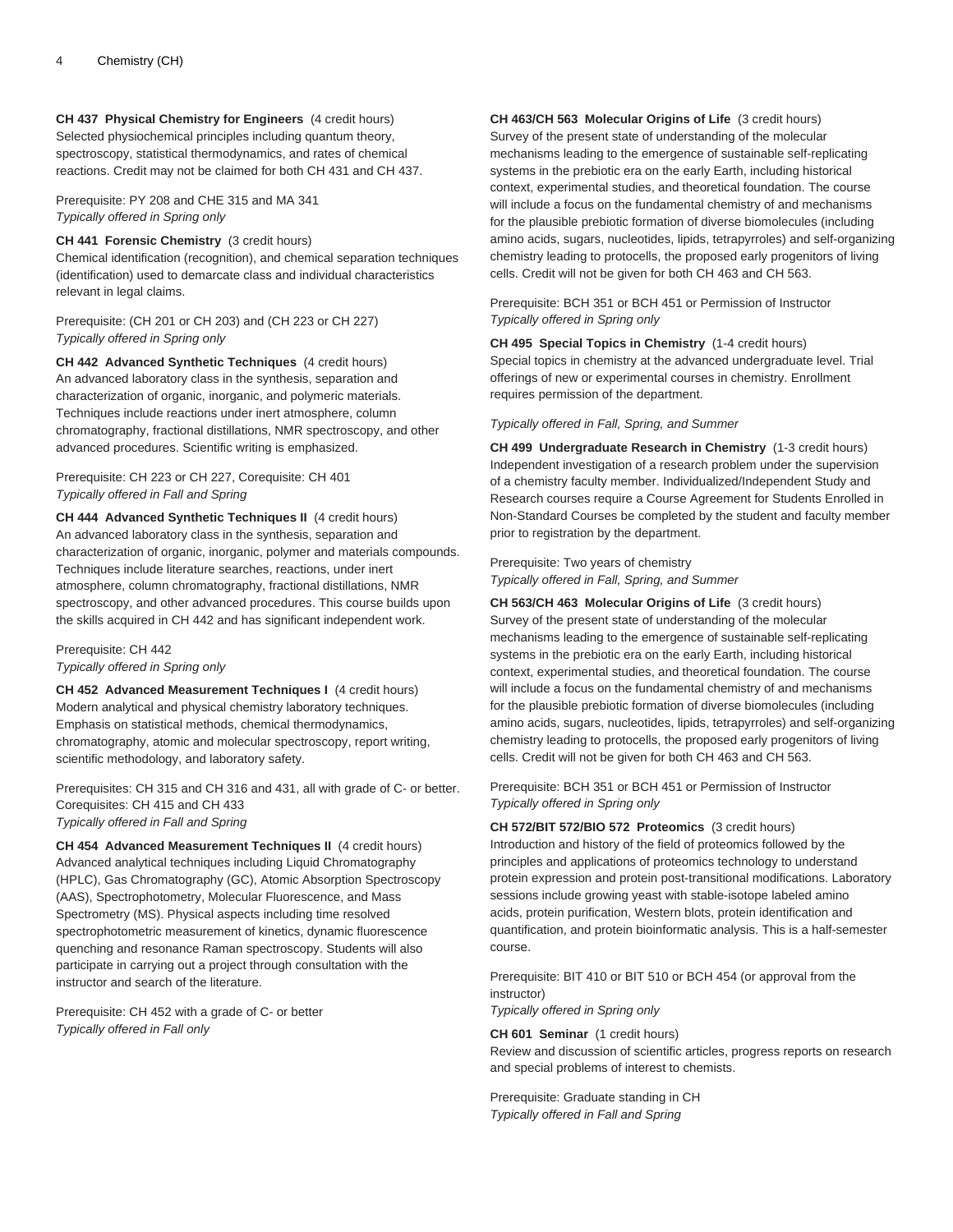**CH 610 Special Topics In Chemistry** (1-6 credit hours) Detailed study of a particular problem or technique pertaining to chemistry.

Typically offered in Fall and Spring

**CH 690 Master's Examination** (1-9 credit hours) For students in non-thesis master's programs who have completed all other requirements of the degree except preparing for and taking the final master's exam.

Prerequisite: Master's student Typically offered in Fall only

**CH 693 Master's Supervised Research** (1-9 credit hours) Instruction in research and research under the mentorship of a member of the Graduate Faculty.

Prerequisite: Master's student Typically offered in Summer only

**CH 695 Master's Thesis Research** (1-9 credit hours) Thesis research.

Prerequisite: Master's student Typically offered in Fall, Spring, and Summer

# **CH 696 Summer Thesis Research** (1 credit hours)

For graduate students whose programs of work specify no formal course work during a summer session and who will be devoting full time to thesis research.

Prerequisite: Master's student Typically offered in Summer only

# **CH 699 Master's Thesis Preparation** (1-9 credit hours)

For students who have completed all credit hour requirements and fulltime enrollment for the master's degree and are writing and defending their thesis.

Prerequisite: Master's student Typically offered in Fall, Spring, and Summer

#### **CH 701 Advanced Inorganic Chemistry I: Structure and Bonding** (3 credit hours)

Study of periodic table/trends, symmetry and molecular orbital theory of small molecules and extended structures, transition-metal coordination complexes, acid/base and redox reactivity of polyatomic ions, solid-state structures, and selected special topics.

#### Typically offered in Fall only

#### **CH 703 Advanced Inorganic Chemistry II: Applications of Group Theory to Bonding and Spectroscopy** (3 credit hours)

This course uses group theory as the basis for developing molecular orbital theory, vibrational spectroscopy, and electronic spectroscopy. Together, these methods are used to discuss topics of current research interest in inorganic chemistry.

Prerequisite: CH 701 or equivalent Typically offered in Spring only

#### **CH 705 Organometallic and Inorganic Reaction Mechanism** (3 credit hours)

Coverage of concepts of bonding and structure of transition metal complexes with emphasis on the interaction of transition metal fragements with organic ligands; study of experimental methods of mechanistic study; treatment of inorganic and organometallic reactions including metal-mediated organic synthesis, metal-catalyzed polymer synthesis, and models of bioinorganic systems.

Prerequisite: Graduate standing Typically offered in Spring only

**CH 711 Advanced Analytical Chemistry I** (3 credit hours) First semester of two-semester integrated sequence covering advanced methods for extraction and interpretation of chemical information from electronic/optical signals in chemical analysis. Digital and analog electronics, signal acquisition and processing, chemometrics, and instrumentation.

Prerequisite: CH 433; CH 415 Typically offered in Fall only

**CH 721 Advanced Organic Chemistry I** (3 credit hours) Introduction to physical organic chemistry. Topics include: bonding/ introductory molecular orbital theory, reactive intermediates, aromaticity, pericyclic reactions, thermochemistry, linear free-energy relationships, kinetics, and transition-state theory. Topics and concepts are related to molecular reactivity and reaction mechanisms.

Prerequisite: CH 223 or CH 227 or CH 433 or CH 435 Typically offered in Fall only

**CH 723 Advanced Organic Chemistry II** (3 credit hours) Introduction to acid-base theory and mechanistic organic chemistry as applied to synthetically useful organic reactions.

Prerequisite: CH 721 Typically offered in Spring only

**CH 725 Physical Methods in Organic Chemistry** (3 credit hours) Application of physical methods to the solution of structural problems in organic chemistry. Methods discussed include electronic absorption spectroscopy, vibrational spectroscopy, nuclear magnetic resonance, and mass spectrometry.

Prerequisite: (CH 223 or CH 227) and CH 433 or CH 435 Typically offered in Fall only

**CH 727/BIO 727 Biological Mass Spectrometry** (3 credit hours) Fundamentals of mass spectrometry including topics such as: mass, isotopic distributions, resolving power, mass accuracy. Ionization source topics: electron impact, chemical ionization, matrix-assisted laser desorption ionization, electrospray ionization and contemporary methods. Instrumentation and mass analyzers: quadrupole, time-offlight, Fourier transform based mass analyzers; hybrid instruments such as a quadrupole orbitrap. Tandem mass spectrometry and dissociation. Applications: quantitation, small molecule analysis, and peptide sequencing.

Prerequisite: CH 223 or CH 227 Typically offered in Fall only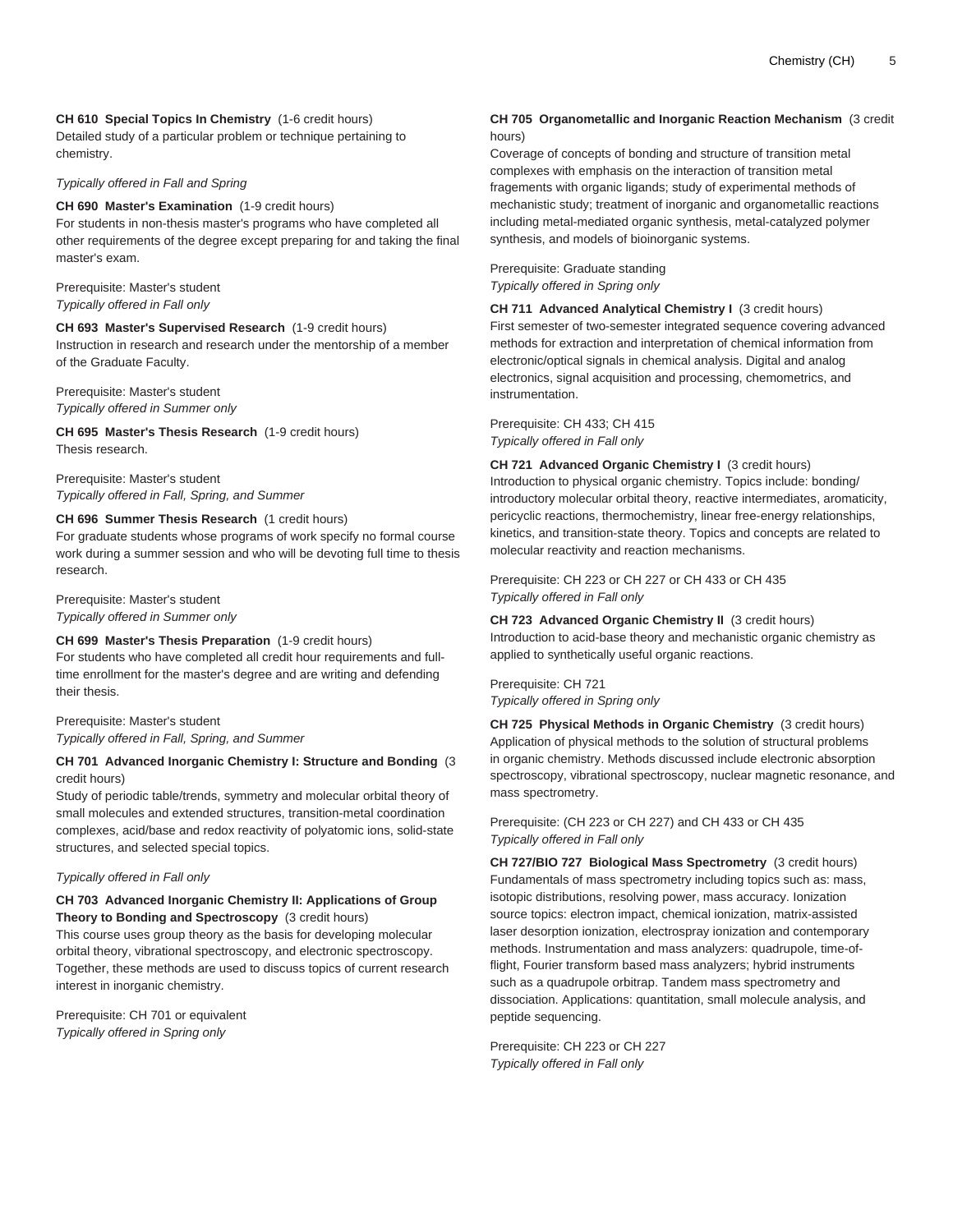## **CH 730 Advanced Physical Chemistry** (3 credit hours)

Survey of chemical thermodynamics and kinetics, with emphasis on reactions in liquid phase. Problem solving an important part of course. Designed for review and expansion on materials usually covered in a one-year undergraduate physical chemistry course.

## Prerequisite: Graduate standing Typically offered in Fall only

#### **CH 732 Advanced Physical Chemistry in Biological Applications** (3 credit hours)

Modern views on structure, function, and thermodynamic stability of biological macromolecules including proteins, nucleic acids, and biological membranes; theories and models of protein folding, high resolution experimental methods for structure determination of soluble and membrane proteins including solution and solid-state NMR spectroscopy.

#### Prerequisite: CH 431 or CH 433 or BCH 453 or equivalent

#### **CH 734 Spectroscopic Methods in Chemical Biology** (3 credit hours)

Physical principles underlying the experimental spectroscopic methods used to study structure and dynamics of biological macromolecules. Detailed discussion of experimental techniques include high-resolution solution Nuclear Magnetic Resonance, Electron Paramagnetic Resonance in combination with spin labeling and spin trapping methods, and fluorescence spectroscopy, including single molecule methods and fluorescence microscopy. This course is offered every third semester from Spring 2010.

#### Prerequisite: CH 331 or CH 431, CH 433 or equivalent

**CH 735 Magnetic Resonance in Chemistry** (3 credit hours) This course is focused on physical and quantum mechanical principles that make magnetic resonance the most important spectroscopic technique in chemistry. Detailed discussion of description of magnetic resonance phenomena and NMR and EPR experimental techniques covers both classical and quantum mechanical treatments. Students of diverse backgrounds will gain in-depth knowledge of modern magnetic resonance as applied to problems in chemistry, materials, and nanoscience, and biophysics.

#### Prerequisite: CH 331 or CH 431, CH 433 or equivalent

#### **CH 736 Chemical Spectroscopy** (3 credit hours)

Introduction to rotational, vibrational and electronic molecular spectroscopy from a quantum mechanical viewpoint. Emphasis on the elucidation of structure, bonding and excited state properties of organic and inorganic molecules.

Prerequisite: CH 435 Typically offered in Spring only

# **CH 737 Quantum Chemistry** (3 credit hours)

Elements of wave mechanics applied to stationary energy states and time-dependent phenomena. Applications of quantum theory to chemistry, particularly chemical bonds.

Prerequisite: MA 301, CH 435 or PY 407 Typically offered in Fall only

#### **CH 743 Electrochemistry** (3 credit hours)

Thermodynamics and kinetics of electrode reactions presented as well as experimental methods for studying them. Particular emphasis on measurement of standard potential and establishing number of electrons transferred. Applications of electrochemistry in production/storage of energy and in chemical analysis.

Prerequisite: CH 431 or CH 433 Typically offered in Spring only

**CH 745 Chemical Separation** (3 credit hours)

Basic principles of methods in chemical separation including gas chromatography, liquid chromatography, etc. Theory, instrumentation and applications of various chromatographic and electrophoretic techniques.

Prerequisite: CH 415, CH 416, Corequisite: CH 610 or 810 Typically offered in Fall only

**CH 755 Organic Reaction Mechanisms** (3 credit hours) Effects of structure and substituents on direction and rates of organic reactions.

#### Prerequisite: CH 723, CH 433 Typically offered in Fall only

#### **CH 765 Chemistry of Materials** (3 credit hours)

Detailed examination of the relationship between chemical structure and physical properties of materials with potential use in applications. Different classes of molecules and materials requirements for several applications will be emphasized.

Prerequisite: CH 201 or equivalent Typically offered in Spring only

#### **CH 770 Bioinorganic Chemistry** (3 credit hours)

The interface between inorganic and biological chemistry will be explored, focusing on the catalytic processes in metalloenzymes, and with an emphasis on the diverse roles of transition metals in biology. The physical methods required for the study of bioinorganic systems will be introduced, with application toward determining enzymatic mechanisms. Selected topics will include heme chemistry, nitrogen fixation, C-H bond activation, electron transfer, oxygen transport, metal ion uptake and toxicity, drug activation and/or metabolism by metalloenzymes, and metallodrugs.

Prerequisite: CH 401 Typically offered in Spring only

**CH 772 Solid State Chemistry** (3 credit hours) Selected topics in solid-state chemistry including: extended symmetry, structure, bonding, characterizations, and special topics. Graduate standing in Chemistry required.

Prerequisite: CH 701 or equivalent Typically offered in Spring only

**CH 795 Special Topics in Chemistry** (1-6 credit hours) Typically offered in Fall and Spring

**CH 801 Seminar** (1 credit hours) Review and discussion of scientific articles, progress reports on research and special problems of interest to chemists.

Prerequisite: Graduate standing in CH Typically offered in Fall and Spring